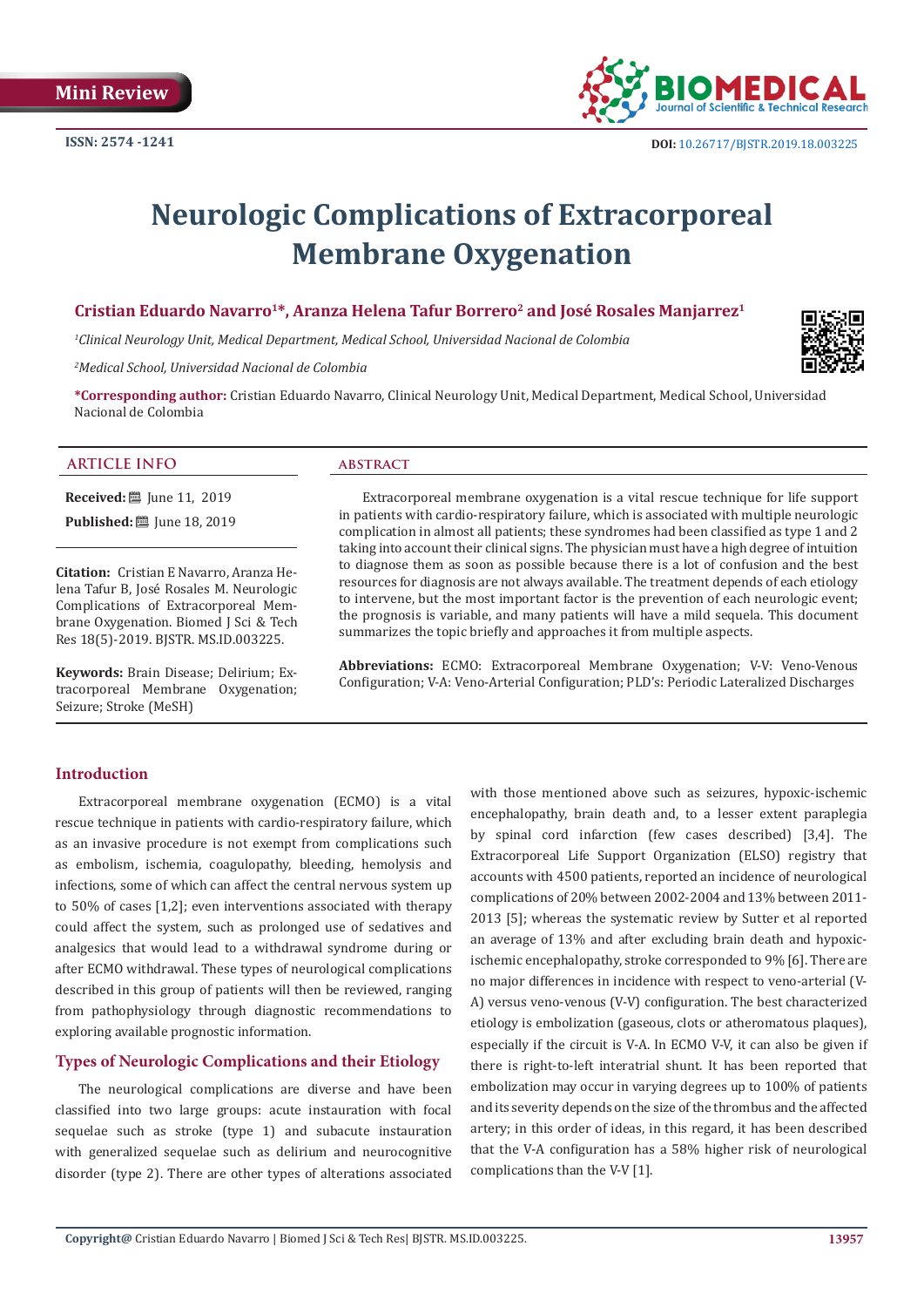Bleeding has been associated with the use of anticoagulants, decrease of fibrinogen and platelet count, and the mechanical destruction of cells that leads to endothelial activation and release of inflammatory cytokines, which in turn permeate the blood-brain barrier. Another etiology involved in cognitive impairment and watershed strokes is the global brain hypoperfusion secondary to mean arterial pressure lower than 30% of the basal, which causes a drop in cerebral perfusion pressure [7]; this also can occur in the ECMO V-A configuration with femoral artery cannulation, where a retrograde flow of oxygenated blood to the aortic arch and the carotids arteries is needed, if this phenomenon is compromised, there will be hypoxic-ischaemic encephalopathy. Other potential causality theories suggest the role of low hemoglobin during therapy, blood glucose >200 mg/dl, metabolic acidemia, hydroelectrolytic disorders, fever, female gender, renal replacement therapy, prolonged invasive mechanical ventilation, use of vasodilator sedatives and rapid drop in blood pressure and/ or carbon dioxide affecting cerebral self-regulation [3,6]. Regarding the V-A cannulation, Guennec et al found in their cohort that perform central cannulation of the cardiac cavities through open chest surgery is a risk factors for stroke with OR 3.2 (95%CI 1.5-6.6 and p=0.002) [8].

## **Diagnostic Challenge**

The diagnosis is based on clinical suspicion by evaluating the patient under sedation and documenting anisocoria or unilateral changes of tone and reflexes; once sedation is removed, it could be determined any alteration of consciousness, additionally patients may have new onset-seizures or remain in a coma. It is recommended the use of computerized tomography which has a good performance to diagnose intracranial hemorrhage, concerning to brain ischemia must take into account the evolution time to correlate it with changes in relative density generated by cytotoxic edema. Neuropsychological tests contribute to determine the severity of cognitive impairment and their performance increases if the patient is previously studied as a baseline, which is uncommon because ECMO therapy is an emergency intervention. Another monitoring method is the use of infrared spectroscopy (NIRS) which evaluates the oxygenation of the cerebral parenchyma and is useful in V-A cannulation because of the possibility of irrigating the parenchyma with deoxygenated blood [9]. Transcranial doppler is not very useful since most emboli can be gaseous and not be visible in the study [10]. Electroencephalographic monitoring which is indicated in all patients under sedation in an intensive care unit, allows observing interictal and ictal activity corresponding to a non-convulsive crisis, as well as showing new onset-slow focal or generalized activity related to stroke or encephalopathy respectively. Epileptic seizures have been reported in up to 10% of patients [6,11] and have been associated with the presence of PLD's (periodic lateralized discharges) secondary to structural injury.

The detection of neurologic complications is a challenge for the physician due to the patient's condition who is in a state of deep

sedation, the unavailability of electroencephalographic monitoring and the impossibility to get a magnetic resonance imaging of patient's brain (sensitive study for ischemia) by his critical state and the non-magneto compatibility of the machines (ventilator, infusion pump or monitor). Based on these reasons, one study attempted to evaluated the usefulness of the S100B protein in serum as a neurological injury marker by comparing two small groups of patients with and wihtout ECMO therapy; it documented that almost all patients with or without therapy and with neurological injury or without it, can increase the protein, but by the fifth day the neurological injured patients have a higher serum concentration compared to the others patients  $(0.426 \text{ µg/l} [95\% CI 0.421 \text{ µg/l}$ -0.652 µg/l] vs 0.102 µg/l [95%CI 0.085 µg/l-0.135 µg/l] p=0.011) [2]. In addition, glial fibrillary acidic protein and specific neuronal enolase had been proposed as early biomarkers, because they are significantly elevated in patients with brain injury, however these proteins are also detected above the normal range in the control groups [12,13].

#### **Treatment and Prognosis**

There are no different treatment options from those already known and the use of estrogens, magnesium sulfate, lidocaine, piracetam and glucocorticoids has been useless [7]. The main objective should be prevention, but it becomes a challenge because the patient's conditions generates an unpredictable outcome to interventions; for example, the use of heparin to prevent clot formation in the ECMO system facilitates bleeding, or the decrease flow to prevent "system cavitation" would favor cerebral hypoperfusion. Regarding the use of heparin or other ECMOassociated coagulopathy, the study by Luyt et al did not show a relationship between these factors and the incidence of intracranial hemorrhage after doing a univariate and multivariate analysis of the cohort of patients between 2006 and 2012 [14]. It is recommended to avoid cannulation of atheromatous arteries, cannulate an axillary artery or more central artery if hypoxia is detected with the femoral configuration, limit the reduction of arterial partial pressure of carbon dioxide, and use the lowest possible dose of heparin.

Prognosis is variable, more than 40% of affected patients reporting no clinical findings and another similar percentage reports evidence of abnormality in neuropsychological tests [7]; mortality is also variable depending on the cohort or caseseries assessed [15], but Sutter et al reported a median of 83% (interquartile range 54-100%) compared to the group in ECMO without neurologic complications (median 42% and interquartile range 24-55%, p<0.001) [6]; additionally they reported a median mortality rate of 96% for intracranial hemorrhage, 84% for cerebral infarction and 40% for epileptic seizures. In regard to the cognitive prognosis, Von Bahr et al in Sweden performed neuropsychological tests on survivors after 3-17 years of therapy, they found that the group with hypoxaemia during ECMO therapy had no lower cognitive performance in comparison with those who were not hypoxaemic, and likewise, there was no difference between veno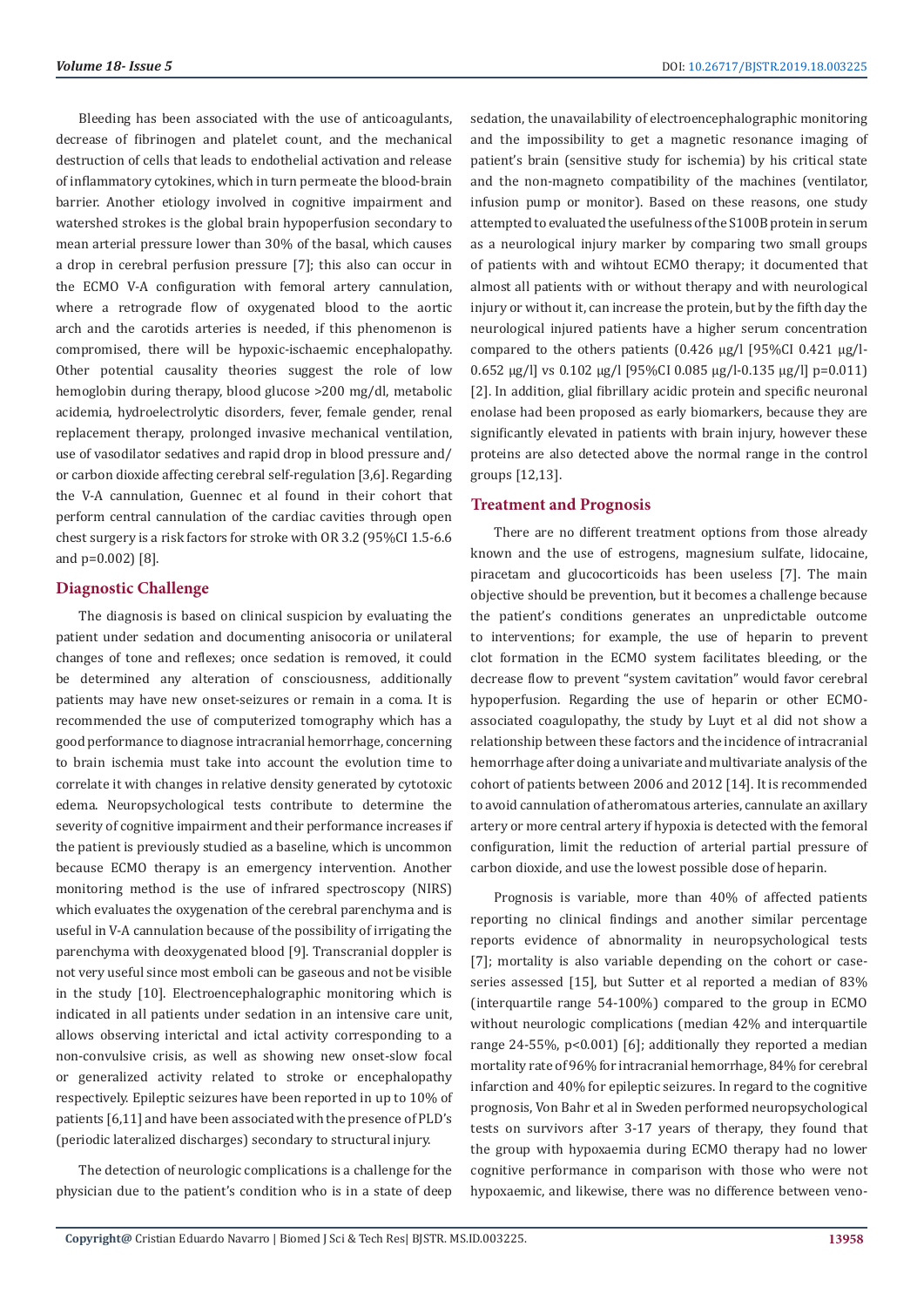venous and veno-arterial configuration [16]; in contrast, those who had cerebral vascular lesions, the memory index and the executive function were reduced.

In a US cohort between 2001-2011 with 23951 patients, those who presented neurological complications had twice the probability to be transferred to a chronic care facility, there was an increase of 10 hospitalization days and there was a difference of \$150000 dollars respect to the group that did not present them [17]. Furthermore, the pediatric population had a higher risk of complications than adults but the group of more than 65 years presented greater mortality with an OR=2.31 (95%CI 1.89- 2.84 and p<0.0001); the cardiopulmonary arrest was the most important risk factor in mortality and incidence of neurological complications with OR=1.49 (95%CI 1.38-1.60 and p<0.0001) and OR=1.30 (95%CI 1.17-1.45 and p<0.0001) respectively. In relation to the pediatric population intervened with ECMO, up to 50% of disability has been reported after a cognitive evaluation at the time of starting school; these patients had a diagnosis of epilepsy, cerebral palsy, delay in motor and language development [18]; and in those surviving adolescents, faults in working memory, visualspatial and verbal memory had been documented, besides this population has the tendency to depressive behavior and poor social interaction [19].

#### **Conclusion**

It can be concluded that no patient receiving ECMO therapy is exempt from suffering any neurological complication, which if presented, can overshadow at that time the vital and functional prognosis, therefore it is important to determine the risk factors of each individual to intervene those that can and avoid any neurological syndromes as far as possible; unfortunately, there are not many tools for early diagnosis of events and thus intervene them quickly. It is important to recognize that although the functional prognosis in the acute time is greatly affected, in the medium and long term each patient has a rehabilitation potential that is inherent and variable and the incidence of a neurological complication should not be the reason to consider discontinuing supportive therapy.

#### **References**

- 1. [Risnes I, Wagner K, Nome T, Sundet K, Jensen J, et al. \(2006\) Cerebral](https://www.ncbi.nlm.nih.gov/pubmed/16564280)  [outcome in adult patients treated with extracorporeal membrane](https://www.ncbi.nlm.nih.gov/pubmed/16564280)  [oxygenation. Ann Thorac Surg 81\(4\): 1401-1406.](https://www.ncbi.nlm.nih.gov/pubmed/16564280)
- 2. [Nguyen DN, Huyghens L, Wellens F, Schiettecatte J, Smitz J, et al. \(2014\)](https://www.ncbi.nlm.nih.gov/pubmed/23860667)  [Serum S100B Protein Could Help to Detect Cerebral Complications](https://www.ncbi.nlm.nih.gov/pubmed/23860667)  [Associated with Extracorporeal Membrane Oxygenation \(ECMO\).](https://www.ncbi.nlm.nih.gov/pubmed/23860667)  [Neurocrit Care 20\(3\): 367-374.](https://www.ncbi.nlm.nih.gov/pubmed/23860667)
- 3. [Xie A, Lo P, Yan TD, Forrest P \(2017\) Neurologic Complications of](https://www.ncbi.nlm.nih.gov/pubmed/28625752)  [Extracorporeal Membrane Oxygenation: A Review. J Cardiothorac Vasc](https://www.ncbi.nlm.nih.gov/pubmed/28625752)  [Anesth 31\(5\): 1836-1846.](https://www.ncbi.nlm.nih.gov/pubmed/28625752)
- 4. [Samadi B, Nguyen D, Rudham S, Barnett Y \(2016\) Spinal Cord Infarct](https://www.ncbi.nlm.nih.gov/pubmed/26509318) [During Concomitant Circulatory Support with Intra-Aortic Balloon](https://www.ncbi.nlm.nih.gov/pubmed/26509318) [Pump and Veno-Arterial Extracorporeal Membrane Oxygenation. Crit](https://www.ncbi.nlm.nih.gov/pubmed/26509318) [Care Med 44\(2\): 101-105.](https://www.ncbi.nlm.nih.gov/pubmed/26509318)
- 5. [Lorusso R, Barili F, Mauro M Di, Gelsomino S, Parise O, et al. \(2016\)](https://www.ncbi.nlm.nih.gov/pubmed/27340754) [In-Hospital Neurologic Complications in Adult Patients Undergoing](https://www.ncbi.nlm.nih.gov/pubmed/27340754) [Venoarterial Extracorporeal Membrane Oxygenation: Results From](https://www.ncbi.nlm.nih.gov/pubmed/27340754) [the Extracorporeal Life Support Organization Registry. Crit Care Med](https://www.ncbi.nlm.nih.gov/pubmed/27340754) [44\(10\): 964-972.](https://www.ncbi.nlm.nih.gov/pubmed/27340754)
- 6. [Sutter R, Tisljar K, Marsch S \(2018\) Acute neurologic complications](https://www.ncbi.nlm.nih.gov/pubmed/29782356) [during extracorporeal membrane oxygenation: A systematic review. Crit](https://www.ncbi.nlm.nih.gov/pubmed/29782356) [Care Med 46\(9\): 1506-1513.](https://www.ncbi.nlm.nih.gov/pubmed/29782356)
- 7. [Graber LC, Quillinan N, Marrotte EJ, McDonagh DL, Bartels K \(2015\)](https://www.ncbi.nlm.nih.gov/pubmed/26060025) [Neurocognitive outcomes after extracorporeal membrane oxygenation.](https://www.ncbi.nlm.nih.gov/pubmed/26060025) [Best Pract Res Clin Anaesthesiol 29\(2\): 125-135.](https://www.ncbi.nlm.nih.gov/pubmed/26060025)
- 8. [Guennec L, Cholet C, Huang F, Schmidt M, Br](https://www.ncbi.nlm.nih.gov/pubmed/30570687)échot N, et al. (2018) Brain [injury during veno-arterial extracorporeal membrane oxygenation. Ann](https://www.ncbi.nlm.nih.gov/pubmed/30570687) [Intensive Care 8\(1\): 129-139.](https://www.ncbi.nlm.nih.gov/pubmed/30570687)
- 9. [Wong JK, Smith TN, Pitcher HT, Hirose H, Cavarocchi NC \(2012\) Cerebral](https://www.ncbi.nlm.nih.gov/pubmed/22817780) [and lower limb near-infrared spectroscopy in adults on extracorporeal](https://www.ncbi.nlm.nih.gov/pubmed/22817780) [membrane oxygenation. Artif Organs 36\(8\): 659-667.](https://www.ncbi.nlm.nih.gov/pubmed/22817780)
- 10. [Zanatta P, Forti A, Bosco E, Salvador L, Borsato M, et al. \(2010\)](https://www.ncbi.nlm.nih.gov/pubmed/20132556) [Microembolic signals and strategy to prevent gas embolism during](https://www.ncbi.nlm.nih.gov/pubmed/20132556) [extracorporeal membrane oxygenation. J Cardiothorac Surg 5: 5.](https://www.ncbi.nlm.nih.gov/pubmed/20132556)
- 11. [Dejode JM, Antonini F, Lagier P, Martin C \(2001\) Capgras syndrome: A](https://www.ncbi.nlm.nih.gov/pmc/articles/PMC37410/) [clinical manifestation of watershed cerebral infarct complicating the use](https://www.ncbi.nlm.nih.gov/pmc/articles/PMC37410/) [of extracorporeal membrane oxygenation. Crit Care 5\(4\): 232-235.](https://www.ncbi.nlm.nih.gov/pmc/articles/PMC37410/)
- 12. [Bembea MM, Savage W, Strouse JJ, Schwartz JM, Graham E, et al. \(2011\)](https://www.ncbi.nlm.nih.gov/pubmed/21057367) [Glial fibrillary acidic protein as a brain injury biomarker in children](https://www.ncbi.nlm.nih.gov/pubmed/21057367) [undergoing extracorporeal membrane oxygenation. Pediatr Crit Care](https://www.ncbi.nlm.nih.gov/pubmed/21057367) [Med 12\(5\): 572-579.](https://www.ncbi.nlm.nih.gov/pubmed/21057367)
- 13. [Floerchinger B, Philipp A, Foltan M, Keyser A, Camboni D, et al. \(2014\)](https://www.ncbi.nlm.nih.gov/pubmed/23878016) [Neuron-specific enolase serum levels predict severe neuronal injury](https://www.ncbi.nlm.nih.gov/pubmed/23878016) [after extracorporeal life support in resuscitation. Eur J cardio-thoracic](https://www.ncbi.nlm.nih.gov/pubmed/23878016) [Surg Off J Eur Assoc Cardio-thoracic Surg 45\(3\): 496-501.](https://www.ncbi.nlm.nih.gov/pubmed/23878016)
- 14. Luyt CE, Bré[chot N, Demondion P, Jovanovic T, H](https://www.ncbi.nlm.nih.gov/pubmed/27007107)ékimian G, et al. (2016) [Brain injury during venovenous extracorporeal membrane oxygenation.](https://www.ncbi.nlm.nih.gov/pubmed/27007107) [Intensive Care Med 42\(5\): 897-907.](https://www.ncbi.nlm.nih.gov/pubmed/27007107)
- 15. [Martucci G, Lo Re V, Arcadipane A \(2016\) Neurological injuries and](https://www.ncbi.nlm.nih.gov/pubmed/26895322) [extracorporeal membrane oxygenation: the challenge of the new ECMO](https://www.ncbi.nlm.nih.gov/pubmed/26895322) [era. Neurol Sci 37\(7\): 1133-1136.](https://www.ncbi.nlm.nih.gov/pubmed/26895322)
- 16. Von Bahr V, Kalzé[n H, Hultman J, Frenckner B, Andersson C, et al.](https://www.ncbi.nlm.nih.gov/pubmed/29384779) [\(2018\) Long-term cognitive outcome and brain imaging in adults after](https://www.ncbi.nlm.nih.gov/pubmed/29384779) [extracorporeal membrane oxygenation. Crit Care Med 46\(5\): 351-358.](https://www.ncbi.nlm.nih.gov/pubmed/29384779)
- 17. [Nasr D, Rabinstein A \(2015\) Neurologic Complications of Extracorporeal](https://www.ncbi.nlm.nih.gov/pmc/articles/PMC4596114/) [Membrane Oxygenation: A Review. J Clin Neurol 11\(4\): 383-389.](https://www.ncbi.nlm.nih.gov/pmc/articles/PMC4596114/)
- 18. [Waitzer E, Riley SP, Perreault T, Shevell MI \(2009\) Neurologic outcome](https://journals.sagepub.com/doi/abs/10.1177/0883073808330765) [at school entry for newborns treated with extracorporeal membrane](https://journals.sagepub.com/doi/abs/10.1177/0883073808330765) [oxygenation for noncardiac indications. J Child Neurol 24\(7\): 801-806.](https://journals.sagepub.com/doi/abs/10.1177/0883073808330765)
- 19. [Madderom MJ, Schiller RM, Gischler SJ, van Heijst AFJ, Tibboel D, et al.](https://www.ncbi.nlm.nih.gov/pubmed/26937861) [\(2016\) Growing Up After Critical Illness: Verbal, Visual-Spatial, and](https://www.ncbi.nlm.nih.gov/pubmed/26937861) [Working Memory Problems in Neonatal Extracorporeal Membrane](https://www.ncbi.nlm.nih.gov/pubmed/26937861) [Oxygenation Survivors. Crit Care Med 44\(6\): 1182-1190.](https://www.ncbi.nlm.nih.gov/pubmed/26937861)